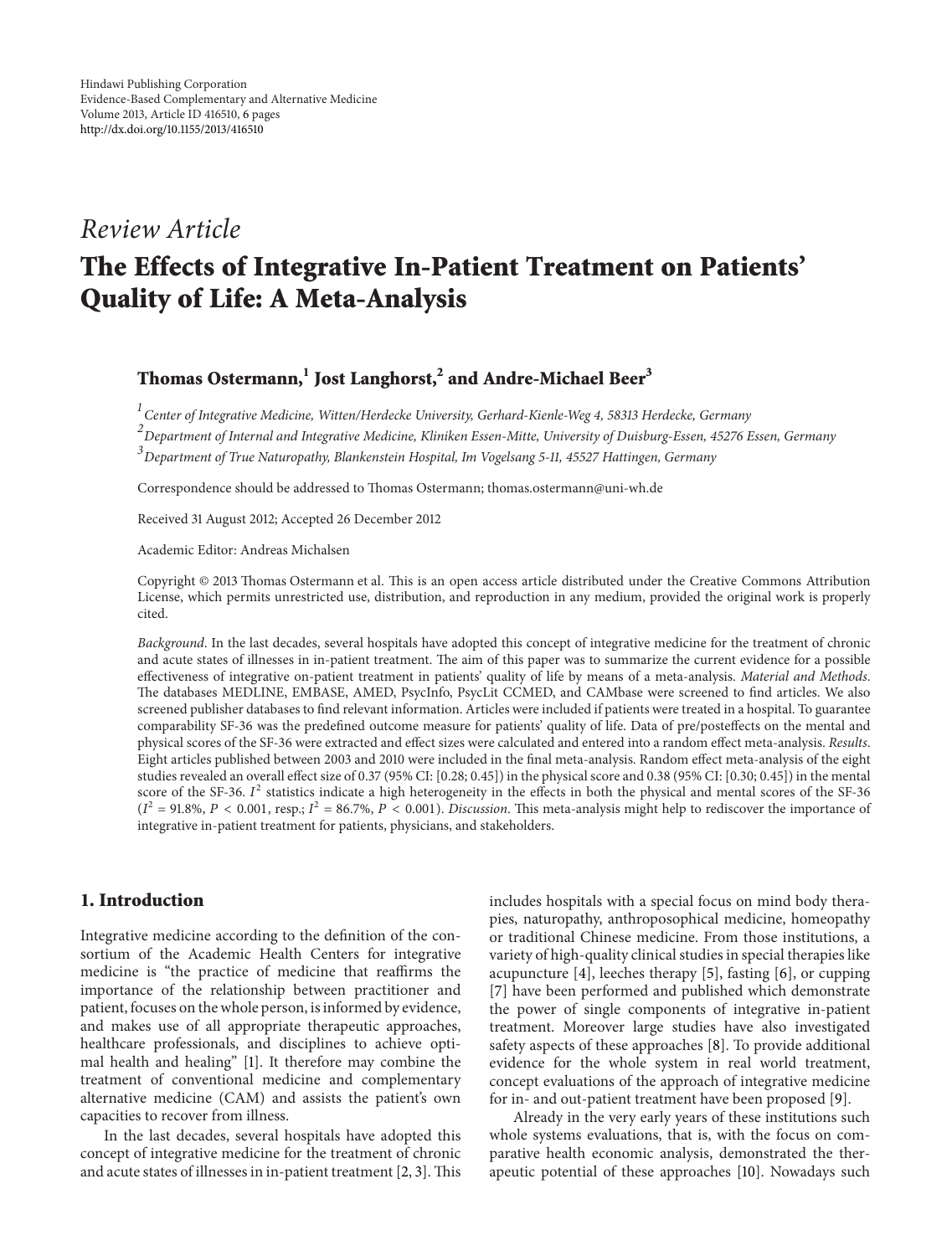evaluations have regained the interest of stakeholders of the health care system such as health insurances or governmental authorities mainly to develop special diseases management pathways or to create specific diagnose related groups and additional payments [11, 12]. In particular scientific interest was focused on the sustainability of integrative treatment outcomes after in-patient treatment. Studies in this field so far have shown high patient satisfaction, and reduced out-patient expenses and doctor's visits [13].

In the appraisal of patient's benefits several measures like patient' mood, depression, or pain perception were applied to demonstrate the effects of integrative in-patient treatment. However health related quality of life very early became the main and most important outcome parameter and denotes the least common denominator of such evaluations [14].

Up to now, published data is widespread and no systematic review so far has collected the results of the studies to get a broader picture of the effects of integrative in-patient treatment. The aim of this paper was to summarize the current evidence for a possible effectiveness of integrative inpatient treatment on patients' quality of life by means of a meta-analysis.

#### **2. Material and Methods**

*2.1. Search Strategy.* The following databases were used to find articles: MEDLINE, EMBASE, AMED, PsycInfo, PsycLit CCMED, and CAMbase [15]. We also screened the journal databases of relevant publishers, that is, gms, Karger, Kluwer, Krause and Pachernegg, Springer, Thieme, and Wiley-Interscience, to find relevant information. Finally, we searched the archive of the specialist library for CAM of Witten/Herdecke University for gray literature not listed in the above mentioned databases. The search terms were (naturopathy OR "integrative medicine" OR anthroposophical OR homeopathic) AND (clinic OR hospital).

*2.2. Inclusion and Exclusion Criteria.* Articles were included if patients were treated in a hospital (no out-patient or day clinic treatment). To guarantee comparability SF-36 was the predefined outcome measure for patients' quality of life. To get a picture the sustainability of the effects, we decided to concentrate on the differences between "baseline" and "followup" with a follow-up duration of three months. Finally the aspect of "real world data" was covered and thus controlled clinical trials of a single drug or treatment were excluded.

All articles were fully read and their reference lists were checked for further relevant publications. To guarantee validity of the selection process, all abstracts of excluded papers were double checked. The complete search was performed between March and May 2012. The reporting of the results adhered to the MOOSE and QUOROM guidelines [16].

*2.3. Data Extraction.* Details of eligible studies were extracted and summarized using a data extraction sheet including the study indicators year, origin, institution, therapeutic approach, diseases, treatment duration, number of patients, and mental and physical scores of the SF-36 (mean and standard deviations at baseline and followup). Extracted data was cross-checked again.

*2.4. Statistical Analysis.* When a trial was found to be eligible, data of pre/post effects on the mental and physical scores of the SF-36 were converted into effect sizes and their standard deviation using an MS Excel sheet. We used the formulas

$$
d = \frac{m_1 - m_2}{\sqrt{(s_1^2 + s_2^2)/2}}, \quad \text{STD}\,(d) = \sqrt{\frac{2(1-r)}{n} + \frac{d^2}{2(n-2)}} \tag{1}
$$

to calculate the effect size  $d$  between the two time points and its standard deviation  $STD(d)$  according to the recommendations of Dunlap et al. [17], where  $m_1$ ,  $s_1$  and  $m_2$ ,  $s_2$  denote the means and standard deviations of the pre- and post-SF-36 scores and  $r$  represents Pearsons correlation coefficient between them. In cases where the correlation between preand post-measures was not reported, we set  $r = 0.7$ , which according to [14] is a suitable upper bound.

To calculate overall estimates of the treatment effect we chose a random effects model according to the recommendations and algorithms given in Borenstein et al. [18] assuming that the studies were showing different treatment effects with some degree of unknown variability. Heterogeneity between trials was assessed by standard Chi-Square tests and the  $I^2$ coefficient measuring the percentage of total variation across studies due to true heterogeneity rather than chance. Results were displayed using a forest plot.

#### **3. Results**

A total of 364 records were found, of which 36 could be identified as reviews. After screening the abstracts of the remaining 328 records, 268 records were excluded because they did not fit to the inclusion/exclusion criteria. The remaining 60 articles were assessed for eligibility and other 52 were excluded according to the inclusion/exclusion criteria after reading the full text as they provided data on outpatient treatment or did not report on SF-36 quality of life data. Thus eight articles published between 2003 and 2010 were included in the final meta-analysis. A flow chart of the inclusion process is provided in Figure 1.

Six of the eight articles described a traditional European medicine in-patient treatment strategy including the five therapeutic elements "hydrotherapy," "phytotherapy", "exercise therapy," "nutrition/dietetics," and "lifestyle modification" of classical naturopathy as originally described by Kneipp. One of the studies included "traditional Chinese medicine" as an additional therapeutic element; another one had a focus on spa therapies. The remaining two articles reported on an integrative mind body approach and on a biopsychosocial treatment strategy. Seven of the eight studies were conducted in German hospitals or hospital departments. Only one study provided data from integrative in-patient treatment from the USA.

The mean number of patients enrolled was 897 ranging from 22 to 4253. The treatment duration varied between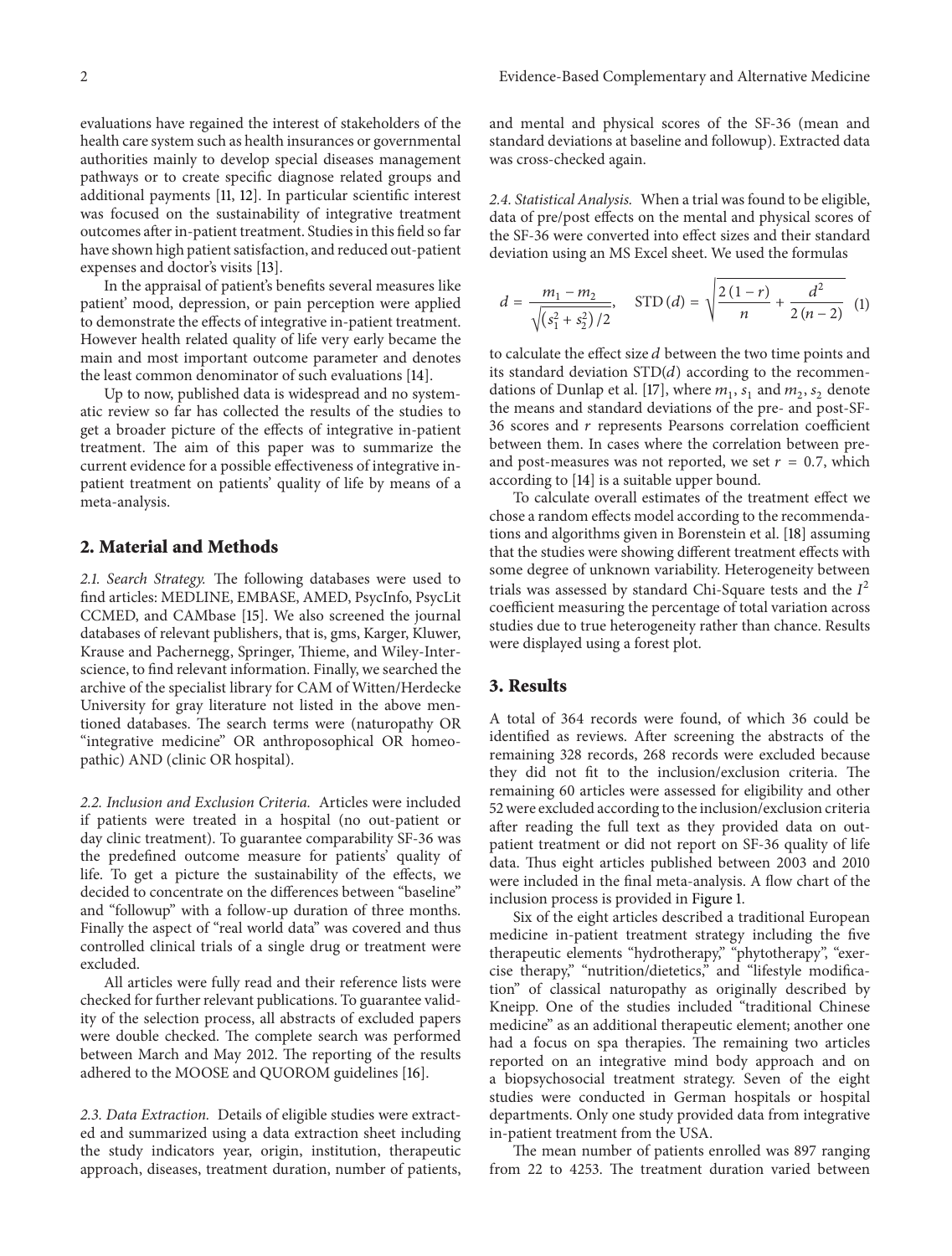

FIGURE 1: Flow chart of the inclusion process.

two and three weeks. The majority of patients were treated because of diseases of the musculoskeletal system and connective tissue (ICD chapter M00–M99) including pain syndroms. The data on the 8 included articles is summarized in Table 1.

*3.1. Meta-Analysis.* Random effect meta-analysis of the eight studies revealed an overall effect size of 0.37 (95% CI: [0.28; 0.45]) in the physical score and 0.38 (95% CI: [0.30; 0.45]) in the mental scores of the SF-36.  $I^2$  statistics indicate a high heterogeneity in the effects in both the physical and mental scores of the SF-36 ( $I^2$  = 91.8%, P < 0.001, resp.;  $I^2 = 86.7\%$ ,  $P < 0.001$ ).

In the physical dimension effect sizes were quite heterogenous ranging from small effects of  $d = 0.16$  and  $d = 0.18$  in the studies of Greeson et al. [24] and Wiebelitz et al. [25] to moderate effects of  $d = 0.50$  and  $d = 0.51$  in the studies of Weidenhammer et al. [22] and Buchner et al. [23] (Figure 2).

In the mental dimension the lower bound lower bound of effect sizes is identical to the physical dimension ( $d = 0.16$ ) in the study of Stange et al. [26]). However the upper bound sees remarkably higher effects of  $d = 0.56$  in the study of Buchner et al. and  $d = 0.69$  in the study of Wiebelitz et al. [25] (Figure 3).

In both dimensions the overall effect is mainly influenced by the huge cohort study of Weidenhammer et al. from 2007 [22], which included about 59% of all patients of this meta-analysis and had the second highest effect sizes in the physical score of the SF-36 (0.50 [0.48, 0.52]) and the third highest in the mental score of the SF-36 (0.44 [0.42, 0.46]). Nevertheless the results stay stable with a slightly broader confidence interval when data from Weidenhammer et al. is



Figure 2: Forest plot of the effect sizes for SF-36 "physical component."

excluded (0.35 [0.25, 0.45],  $I^2 = 87.7\%$  in the PSF-36, and 0.37 [0.28, 0.45],  $I^2 = 84.9\%$  in the MSF-36).

#### **4. Discussion**

This is the first systematic review and meta-analysis to cover whole systems evaluations of integrative in-patient treatment. Based on the data of 7180 patients treated with integrative concepts ranging from classical naturopathy to traditional Chinese medicine we were able to calculate moderate total effect size almost three months after discharge from hospital. Quite fortunately all scientific evaluations have used standardized outcome measures and most of them included the SF-36 as a standardized measure for health related quality of life (HrQoL). Although setting parameters and patient characteristics did differ to a certain extent between the included studies, the results of this meta-analysis both from the perspective of sample size and indications and outcome measures can be regarded as a valid indicator of effectiveness for integrative in-patient treatment.

The by far most treated conditions in the 8 included studies are musculoskeletal and pain disorders [27]. It is well known from the literature that existing chronic conditions have a negative impact on HRQoL. As Langley reported, in an internet survey in Germany an estimated 24% of the adult German population reported experiencing pain in the last 30 days. Of these 13% reported severe pain. The experience of frequent severe and moderate pain has a significant deficit impact on HRQoL, both on a physical as well as a mental level [28]. This is particularly true in musculoskeletal disorders as shown by Falsarella et al. [29] who analyzed the influence of rheumatic diseases and chronic joint symptoms on the quality of life of the 2209 patients aged 60 years or over. There was a significant impact of rheumatic diseases on physical health. Furthermore joint symptoms affected self-evaluations of physical and mental health. Rheumatic diseases affected functional capacity and pain and joint symptoms relevantly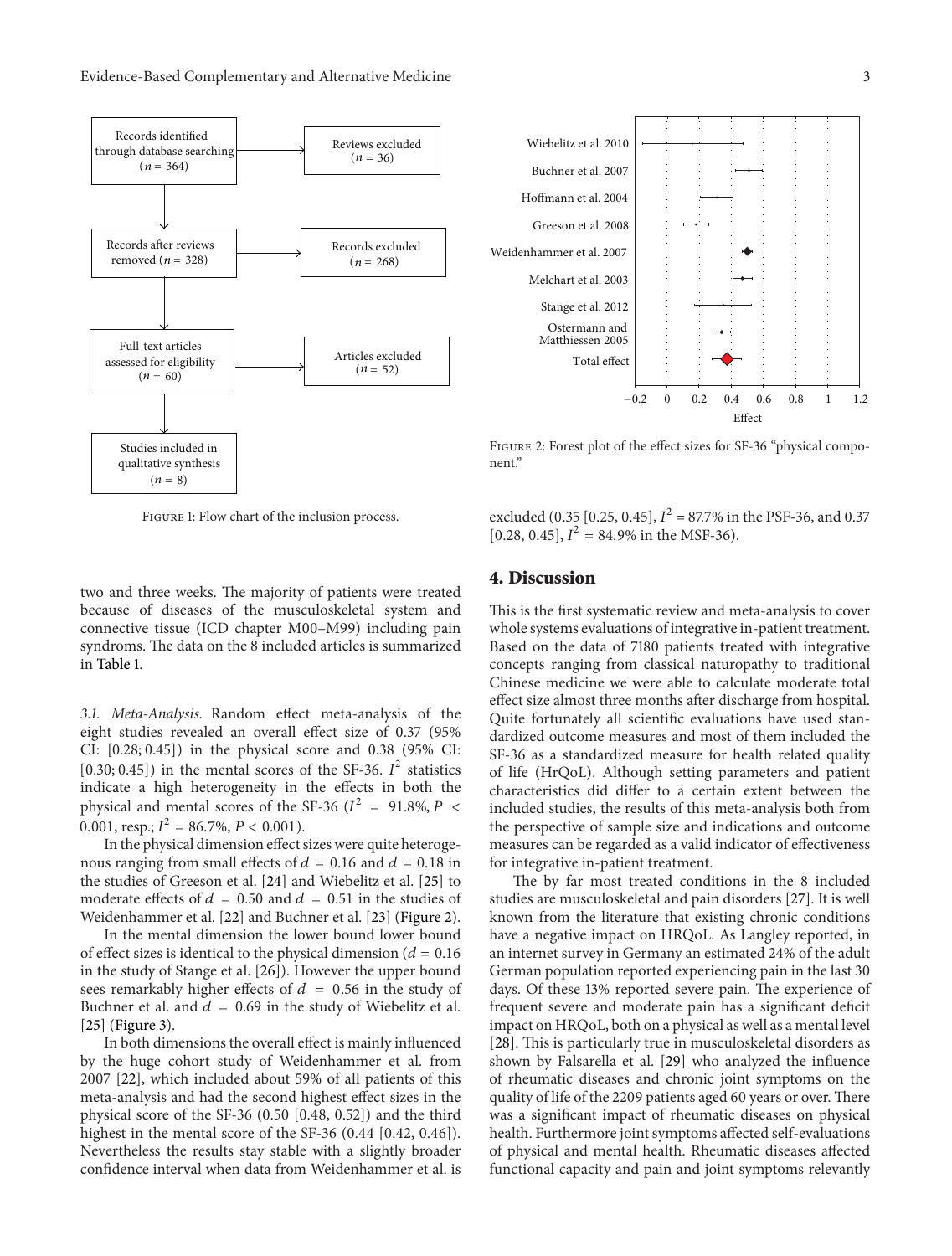| Authors                               | Origin       |      | Year Instititution                        | Therapeutic approach                                      | <b>Diseases</b>                                                                   | <b>Treatment duration</b><br>(days) | $\overline{N}$ |
|---------------------------------------|--------------|------|-------------------------------------------|-----------------------------------------------------------|-----------------------------------------------------------------------------------|-------------------------------------|----------------|
| Melchart et al.<br>[19]               | Germany 2003 |      | TCM-Klinik,<br>Kötzting                   | Classical naturopathy,<br>traditional chinese<br>medicine | 29.7% musculoskeletal<br>disorders<br>25.7% neurological<br>disorders             | N.A.                                | 803            |
| Hoffmann<br>et al. [20]               | Germany 2004 |      | Knappschafts-KH,<br>Essen                 | Classical naturopathy, mind<br>body therapies             | 42.1% musculoskeletal<br>disorders<br>17.1% pain and migraine                     | $14.7 \pm 4.2$                      | 212            |
| Ostermann and<br>Matthiessen [21]     | Germany 2005 |      | Klinik<br>Blankenstein,<br>Hattingen      | Classical naturopathy                                     | 62.7% musculoskeletal<br>disorders<br>17.1% diseases of the<br>circulatory system | $21.8 \pm 4.8$                      | 894            |
| Weidenhammer<br>et al. [22]           | Germany 2007 |      | Klinikverbund,<br>München                 | Classical naturopathy, spa<br>therapies                   | 36.8% psychovegetative<br>exhaustion<br>19.5% chronic back pain                   | N.A.                                | 4253           |
| Buchner et al.<br>$\left[23\right]$   | Germany 2007 |      | Orthopädische<br>Chirurgie,<br>Heidelberg | Biopsychosocial therapies                                 | 100% chronic low-back<br>pain                                                     | 21                                  | 405            |
| Greeson et al.<br>[24]                | <b>USA</b>   | 2008 | Jefferson Center,<br>Philadelphia         | Integrative medicine, mind<br>body therapies              | 11.8% fatigue<br>9.7% myalgia                                                     | N.A.                                | 370            |
| Wiebelitz et al.<br>$\left[25\right]$ | Germany      | 2010 | Klinik<br>Blankenstein,<br>Hattingen      | Classical naturopathy                                     | 100% chronic-low back<br>pain                                                     | 15                                  | 22             |
| Stange et al. [26] Germany 2012       |              |      | Immanuel KH,<br>Berlin                    | Classical naturopathy                                     | 41.6% low back pain<br>30.8% cervicobrachial<br>syndrome                          | 17                                  | 221            |

TABLE 1: Description of the included articles.

affected all components of the SF-36 [29]. Thus choosing the SF-36 as outcome parameter for the present analysis is conclusive.

Without question, due to its high relevance and burden, effective multimodal interventions are needed and a moderate total effect size almost three months after discharge from hospital proves the value of this special approach especially but not exclusively in these fields of medicine. Further frequent diagnoses for integrative in-patient treatment are chronic cardiovascular, gastrointestinal or pulmonary diseases, or even oncological diseases, but currently, data to evaluate these fields of interest are lacking.

Therefore, this meta-analysis only digs a small corridor in the field of evidence. Some of the studies included in our analysis have tried to identify responders and nonresponders to integrative medicine. Although they finally did not succeed in doing so, this might still be an option if data from these studies are aggregated and reanalyzed. Apart from conducting an individual patient data metaanalysis as proposed by Vickers et al. [30], this approach may also be used to model the patient response to integrative therapies more distinctly that it can be done by a conventional meta-analysis.

However this idea is somehow limited. The fact should not be hidden that there are still several studies on whole systems evaluation of integrative in-patient treatment which have not seen the light of publication. One of the most



Figure 3: Forest plot of the effect sizes for SF-36 "mental component."

deplorable examples in this respect is the model project Charlottenstift which aimed at integrating traditional European and traditional Chinese medicine [31].

Thus, this meta-analysis might be seen as an episode one of in-patient evaluation and might help to rediscover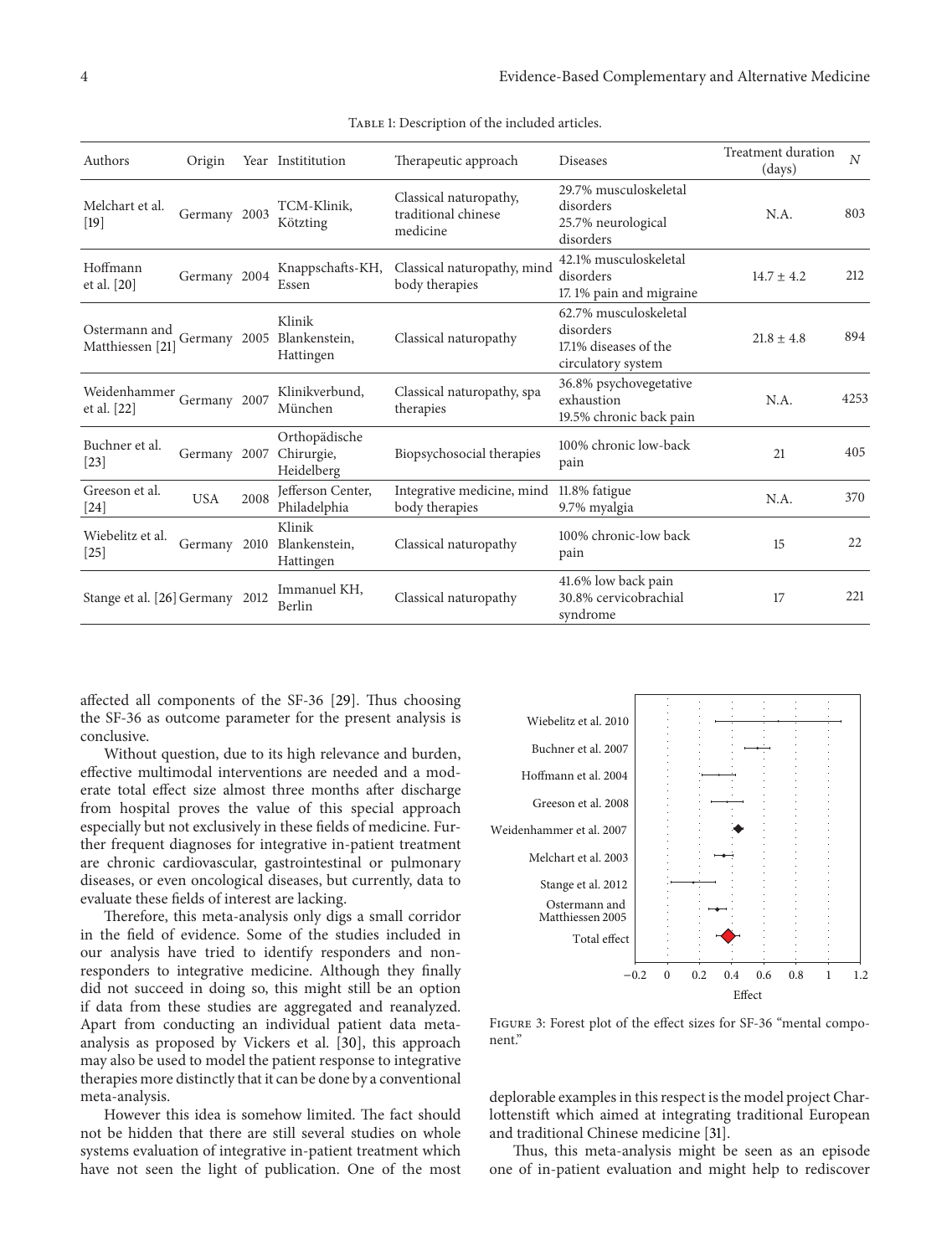the importance of this field for patients, physicians, and stakeholders of the health care system.

#### **Conflict of Interests**

The authors declare that they have no conflict of interests.

#### **Acknowledgment**

This study was supported by a financial grant from the Collaboration of Naturopathic Hospitals, Germany. We also would like to thank Dr. Rüdiger Wiebelitz for his assistance in reanalysing his study data.

#### **References**

- [1] P. Roberti di Sarsina, "The social demand for a medicine focused on the person: the contribution of CAM to healthcare and healthgenesis," *Evidence-Based Complementary and Alternative Medicine*, vol. 4, no. 1, pp. 45–51, 2007.
- [2] S. Vohra, K. Feldman, B. Johnston, K. Waters, and H. Boon, "Integrating complementary and alternative medicine into academic medical centers: experience and perceptions of nine leading centers in North America," *BMC Health Services Research*, vol. 5, article 78, 2005.
- [3] G. Dobos, N. Altner, S. Lange et al., "Mind-body medicine as a part of German integrative medicine," *Bundesgesundheitsblatt Gesundheitsforschung Gesundheitsschutz*, vol. 49, no. 8, pp. 722– 728, 2006.
- [4] M. Bäcker, F. Schaefer, N. Siegler et al., "Impact of stimulation dose and personality on autonomic and psychological effects induced by acupuncture," *Autonomic Neuroscience*, vol. 170, no. 1-2, pp. 48–55, 2012.
- [5] M. Bäcker, R. Lüdtke, D. Afra et al., "Effectiveness of leech therapy in chronic lateral epicondylitis: a randomized controlled trial," *Clinical Journal of Pain*, vol. 27, no. 5, pp. 442–447, 2011.
- [6] A. Michalsen, B. Hoffmann, S. Moebus, M. Bäcker, J. Langhorst, and G. J. Dobos, "Incorporation of fasting therapy in an integrative medicine ward: evaluation of outcome, safety, and effects on lifestyle adherence in a large prospective cohort study," *Journal of Alternative and Complementary Medicine*, vol. 11, no. 4, pp. 601–607, 2005.
- [7] R. Lauche, H. Cramer, C. Hohmann et al., "The effect of traditional cupping on pain and mechanical thresholds in patients with chronic nonspecific neck pain: a randomised controlled pilot study," *Evidence-Based Complementary and Alternative Medicine*, vol. 2012, Article ID 429718, 10 pages, 2012.
- [8] M. Süsskind, P. A. Thürmann, C. Lüke et al., "Adverse drug reactions in a complementary medicine hospital: a prospective, intensified surveillance study," *Evidence-Based Complementary and Alternative Medicine*, vol. 2012, Article ID 320760, 8 pages, 2012.
- [9] G. S. Kienle, H. U. Albonico, L. Fischer et al., "Complementary therapy systems and their integrative evaluation," *Explore*, vol. 7, no. 3, pp. 175–187, 2011.
- [10] H. Kusche, "Naturopathy in hospitals, results and perspectives," *Hippokrates*, vol. 26, no. 18, pp. 548–550, 1955.
- [11] T. Romeyke and H. Stummer, "A study of costs and length of stay of inpatient naturopathy—evidence from Germany," *Complementary Therapies in Clinical Practice*, vol. 17, no. 2, pp. 90–95, 2011.
- [12] T. Romeyke and H. Stummer, "Clinical pathways as instruments for risk and cost management in hospitals—a discussion paper," *Global Journal of Health Science*, vol. 4, no. 2, pp. 50–59, 2012.
- [13] S. Moritz, M. F. Liu, B. Rickhi, T. J. Xu, P. Paccagnan, and H. Quan, "Reduced health resource use after acupuncture for low-back pain," *The Journal of Alternative and Complementary Medicine*, vol. 17, no. 11, pp. 1015–1019, 2011.
- [14] A. M. Beer, T. Ostermann, and P. F. Matthiessen, "Changed quality of life by in-patient naturopathic treatment results of the "Blankenstein Model"," *Gesundheitswesen*, vol. 63, no. 4, pp. 242–247, 2001.
- [15] T. Ostermann, H. Zillmann, C. K. Raak, A. Buessing, and P. F. Matthiessen, "CAMbase—a XML-based bibliographical database on Complementary and Alternative Medicine (CAM)," *Biomedical Digital Libraries*, vol. 4, article 2, 2007.
- [16] L. Manchikanti, S. Datta, H. S. Smith, and J. A. Hirsch, "Evidence-based medicine, systematic reviews, and guidelines in interventional pain management: part 6. Systematic reviews and meta-analyses of observational studies," *Pain Physician*, vol. 12, no. 5, pp. 819–850, 2009.
- [17] W. P. Dunlap, J. M. Cortina, J. B. Vaslow, and M. J. Burke, "Meta-analysis of experiments with matched groups or repeated measures designs," *Psychological Methods*, vol. 1, no. 2, pp. 170– 177, 1996.
- [18] M. Borenstein, L. V. Hedges, J. T. Higgins, and H. Rothstein, *Introduction to Meta-Analysis*, John Wiley & Sons, New York, NY, USA, 2009.
- [19] D. Melchart, W. Weidenhammer, K. Linde, and R. Saller, ""Quality profiling" for complementary medicine: the example of a hospital for traditional Chinese medicine," *Journal of Alternative and Complementary Medicine*, vol. 9, no. 2, pp. 193– 206, 2003.
- [20] B. Hoffmann, S. Moebus, A. Michalsen et al., "Health-related control belief and quality of life in chronically ill patients after a behavioral intervention in an integrative medicine clinic an observational study," *Forschende Komplementarmedizin und Klassische Naturheilkunde*, vol. 11, no. 3, pp. 159–170, 2004.
- [21] T. Ostermann and P. F. Matthiessen, *Naturheilkunde in der Stationaren Akutversorgung: Evaluation des Blankensteiner Mod- ¨ ells*, VAS-Verlag fur Akademische Schriften, Frankfurt, Ger- ¨ many, 2005.
- [22] W.Weidenhammer, A.Wessel, and D. Melchart, "Quality profile of a CAM rehabilitation clinic—part 2: patients and outcome profile," *Forschende Komplementarmedizin*, vol. 14, no. 6, pp. 335–345, 2007.
- [23] M. Buchner, E. Neubauer, A. Zahlten-Hinguranage, and M. Schiltenwolf, "Age as a predicting factor in the therapy outcome of multidisciplinary treatment of patients with chronic low back pain—a prospective longitudinal clinical study in 405 patients," *Clinical Rheumatology*, vol. 26, no. 3, pp. 385–392, 2007.
- [24] J. M. Greeson, S. Rosenzweig, S. C. Halbert, I. S. Cantor, M. T. Keener, and G. C. Brainard, "Integrative medicine research at an academic medical center: patient characteristics and healthrelated quality-of-life outcomes," *Journal of Alternative and Complementary Medicine*, vol. 14, no. 6, pp. 763–767, 2008.
- [25] K. R. Wiebelitz, W. Teske, T. Henke, R. Knobloch, C. Winnemoller, and A. M. Beer, "Comparison of treatment expenses of naturopathic and orthopedic in-patient treatment," *MMW-Fortschritte der Medizin*, vol. 151, supplement 4, pp. 159–168, 2010.
- [26] R. Stange, U. Hackermeier, G. Franzen, T. Ostermann, B. Uehleke, and A. Michalsen, "P02.172. 1-year sustaining efficacy